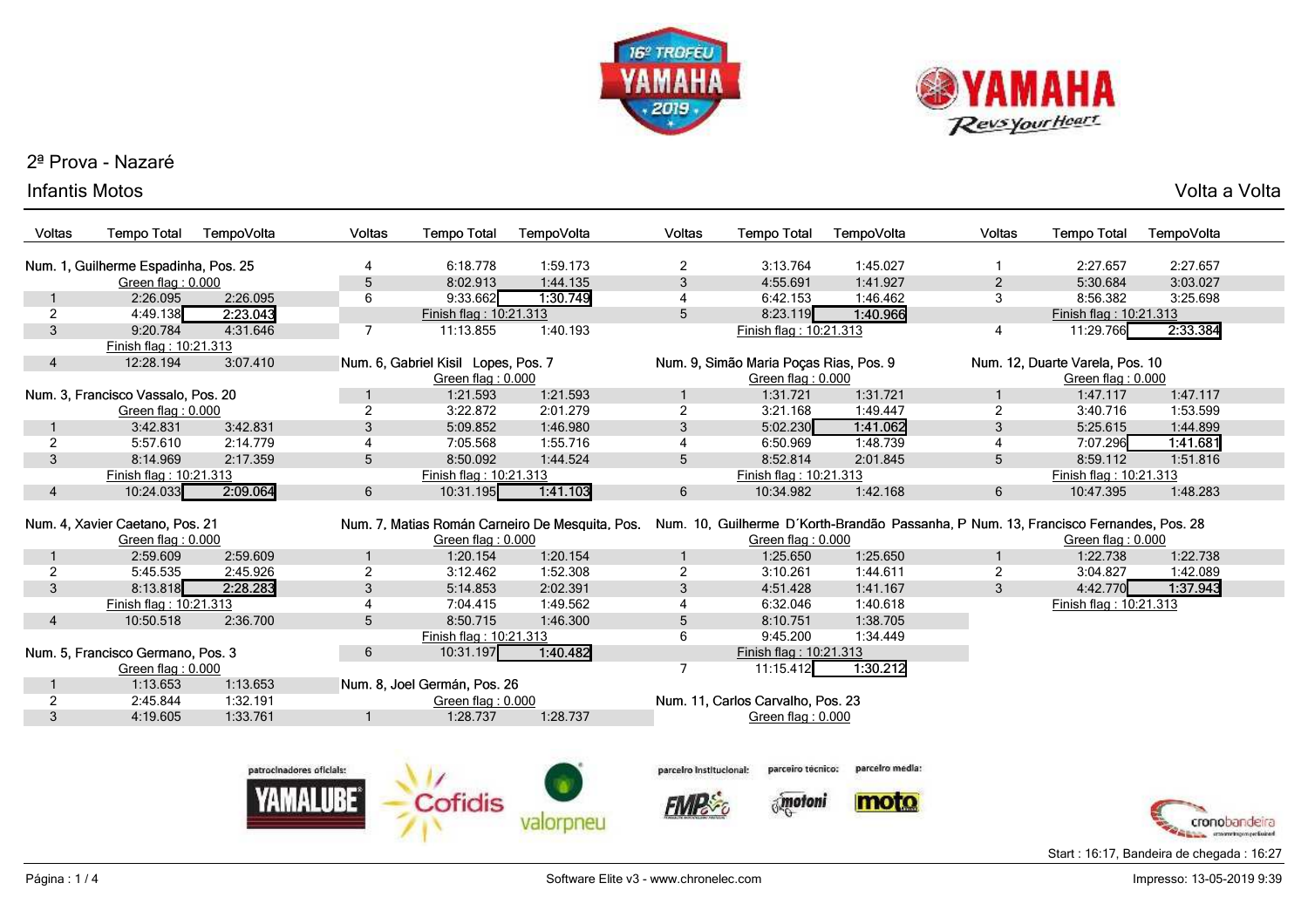



## 2ª Prova - Nazaré

## Infantis Motos

s and the voltage of the voltage of the voltage of the voltage of the voltage of  $\mathsf{Volta}\xspace$  a Voltage of the voltage of  $\mathsf{Volta}\xspace$ 

| Voltas         | <b>Tempo Total</b>             | TempoVolta | Voltas                   | <b>Tempo Total</b>                         | TempoVolta                                      | Voltas                  | <b>Tempo Total</b>             | TempoVolta                                    | <b>Voltas</b>  | <b>Tempo Total</b>                   | TempoVolta                                      |
|----------------|--------------------------------|------------|--------------------------|--------------------------------------------|-------------------------------------------------|-------------------------|--------------------------------|-----------------------------------------------|----------------|--------------------------------------|-------------------------------------------------|
|                | Num. 14, João Lérias, Pos. 5   |            | 6                        | 11:07.840                                  | 1:43.410                                        |                         | Finish flag: 10:21.313         |                                               | 5              | 7:52.707                             | 1:35.064                                        |
|                | Green flag: 0.000              |            |                          |                                            |                                                 | 6                       | 11:16.603                      | 1:47.430                                      | 6              | 9:30.654                             | 1:37.947                                        |
|                | 1:12.904<br>1:12.904           |            |                          | Num. 18, Gustavo Pitschieller, Pos. 1      |                                                 |                         |                                |                                               |                | Finish flag: 10:21.313               |                                                 |
| $\overline{2}$ | 2:53.572                       | 1:40.668   |                          | Green flag: 0.000                          |                                                 |                         | Num. 21, Tiago Cotrim, Pos. 31 |                                               | $\overline{7}$ | 11:07.041                            | 1:36.387                                        |
| 3              | 4:37.145                       | 1:43.573   | $\mathbf{1}$             | 1:06.500                                   | 1:06.500                                        |                         | Green flag: 0.000              |                                               |                |                                      |                                                 |
| 4              | 6:21.172                       | 1:44.027   | $\overline{2}$           | 2:35.726                                   | 1:29.226                                        | $\mathbf{1}$            | 1:20.961                       | 1:20.961                                      |                |                                      | Num. 27, R. Salvador De Lourenço Nabais E Jesus |
| 5              | 8:07.255                       | 1:46.083   | 3                        | 4:20.399                                   | 1:44.673                                        |                         | Finish flag: 10:21.313         |                                               |                | Green flag: 0.000                    |                                                 |
| 6              | 9:43.269                       | 1:36.014   | $\overline{4}$           | 5:49.309                                   | 1:28.910                                        |                         |                                |                                               | 1              | 2:29.226                             | 2:29.226                                        |
|                | Finish flag: 10:21.313         |            | 5                        | 7:20.694                                   | 1:31.385                                        |                         |                                | Num. 23, Duarte Manuel Campos Ramalho, Pos. 1 | $\overline{2}$ | 5:12.039                             | 2:42.813                                        |
| $\overline{7}$ | 11:17.064                      | 1:33.795   | 6                        | 8:49.108                                   | 1.28.414                                        |                         | Green flag: 0.000              |                                               | 3              | 7:30.485                             | 2:18.446                                        |
|                |                                |            |                          | Finish flag: 10:21.313                     |                                                 |                         | 1:54.650                       | 1:54.650                                      | $\overline{4}$ | 10:19.128                            | 2:48.643                                        |
|                | Num. 15, Filipe Raposo, Pos. 6 |            | $\overline{7}$           | 10:21.314                                  | 1:32.206                                        | $\overline{2}$          | 4:02.232                       | 2:07.582                                      |                | Finish flag: 10:21.313               |                                                 |
|                | Green flag: 0.000              |            |                          |                                            |                                                 | $\mathfrak{S}$          | 6:09.055                       | 2:06.823                                      | 5              | 12:39.155                            | 2:20.027                                        |
|                | 1:46.613                       | 1:46.613   |                          | Num. 19, Samuel Antunes Rodrigues, Pos. 18 |                                                 | 4                       | 8:32.596                       | 2:23.541                                      |                |                                      |                                                 |
| $\overline{2}$ | 3:36.390                       | 1:49.777   |                          | Green flag: 0.000                          |                                                 |                         | Finish flag: 10:21.313         |                                               |                | Num. 28, Guilherme Catarino, Pos. 27 |                                                 |
| 3              | 5:21.362                       | 1:44.972   | 1                        | 1:45.510                                   | 1:45.510                                        | 5                       | 10:52.453                      | 2:19.857                                      |                | Green flag: 0.000                    |                                                 |
| 4              | 7:03.907                       | 1:42.545   | $\overline{c}$           | 3:58.089                                   | 2:12.579                                        |                         |                                |                                               |                | 1:38.490                             | 1:38.490                                        |
| 5              | 8:47.555                       | 1:43.648   | $\mathbf{3}$             | 6:47.201                                   | 2:49.112                                        |                         | Num. 24, Bruno Silva, Pos. 30  |                                               | $\overline{2}$ | 3:35.585                             | 1:57.095                                        |
|                | Finish flag: 10:21.313         |            | 4                        | 8:59.900                                   | 2:12.699                                        |                         | Green flag: 0.000              |                                               | 3              | 5:26.552                             | 1:50.967                                        |
| 6              | 10:24.458                      | 1:36.903   |                          | Finish flag: 10:21.313                     |                                                 | 1                       | 1:29.834                       | 1:29.834                                      | 4              | 7:19.770                             | 1:53.218                                        |
|                |                                |            | 5                        | 11:04.246                                  | 2:04.346                                        | $\overline{2}$          | 3:20.877                       | 1:51.043                                      |                | Finish flag: 10:21.313               |                                                 |
|                | Num. 17, Manuel Rosa, Pos. 11  |            |                          |                                            |                                                 |                         | Finish flag: 10:21.313         |                                               |                |                                      |                                                 |
|                | Green flag: 0.000              |            |                          |                                            | Num. 20, Santiago Tavares Roberto Pereira, Pos. |                         |                                |                                               |                |                                      |                                                 |
|                | 1:47.691                       | 1:47.691   |                          | Green flag: 0.000                          |                                                 |                         | Num. 25, Miguel Ruivo, Pos. 2  |                                               |                |                                      |                                                 |
| $\overline{2}$ | 3:33.707                       | 1:46.016   | 1                        | 1:51.739                                   | 1:51.739                                        |                         | Green flag: 0.000              |                                               |                |                                      |                                                 |
| 3              | 5:15.876                       | 1.42.169   | $\overline{2}$           | 3:43.836                                   | 1:52.097                                        |                         | 1:14.687                       | 1:14.687                                      |                |                                      |                                                 |
| $\overline{4}$ | 7:00.043                       | 1:44.167   | $\mathbf{3}$             | 5:38.168                                   | 1:54.332                                        | $\overline{2}$          | 2:54.375                       | 1:39.688                                      |                |                                      |                                                 |
| 5              | 9:24.430                       | 2:24.387   | 4                        | 7:24.706                                   | 1:46.538                                        | 3                       | 4:37.872                       | 1:43.497                                      |                |                                      |                                                 |
|                | Finish flag: 10:21.313         |            | 5                        | 9:29.173                                   | 2:04.467                                        | 4                       | 6:17.643                       | 1:39.771                                      |                |                                      |                                                 |
|                |                                |            |                          |                                            |                                                 |                         |                                |                                               |                |                                      |                                                 |
|                |                                |            |                          |                                            |                                                 |                         |                                |                                               |                |                                      |                                                 |
|                |                                |            | patrocinadores oficials: |                                            |                                                 | parceiro institucional: | parceiro tecnico:              | parcelro media:                               |                |                                      |                                                 |
|                |                                |            |                          | Cofidis                                    |                                                 |                         | motoni                         | moto                                          |                |                                      |                                                 |
|                |                                |            |                          |                                            |                                                 |                         |                                |                                               |                |                                      |                                                 |
|                |                                |            |                          |                                            |                                                 |                         |                                |                                               |                |                                      | crossove transport per finalment                |

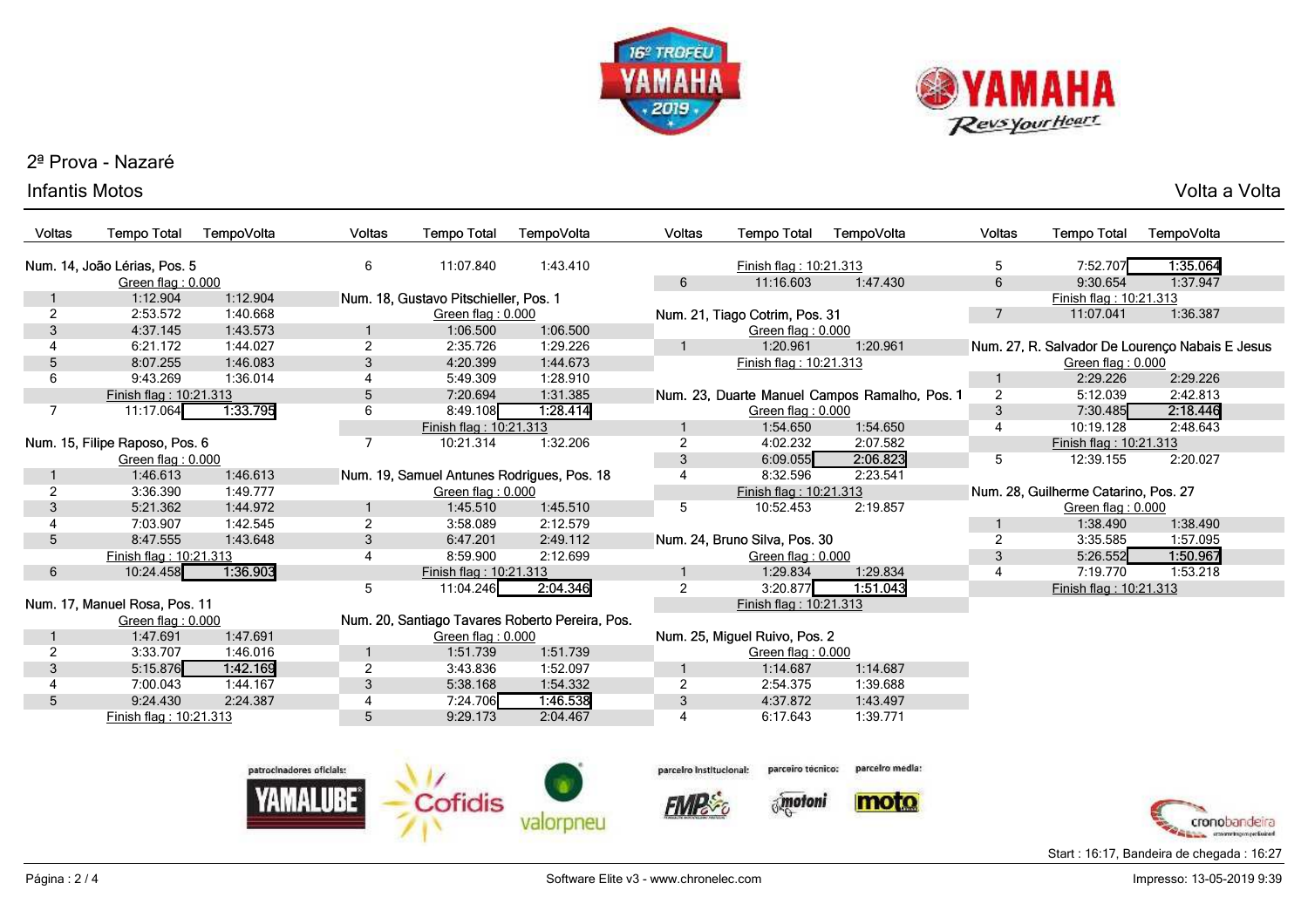



# 2ª Prova - Nazaré

## Infantis Motos

s and the voltage of the voltage of the voltage of the voltage of the voltage of  $\mathsf{Volta}\xspace$  a Voltage of the voltage of  $\mathsf{Volta}\xspace$ 

| Voltas         | <b>Tempo Total</b>                         | TempoVolta | <b>Voltas</b>            | <b>Tempo Total</b>                      | TempoVolta | Voltas                  | <b>Tempo Total</b>               | TempoVolta      | Voltas | <b>Tempo Total</b> | TempoVolta    |
|----------------|--------------------------------------------|------------|--------------------------|-----------------------------------------|------------|-------------------------|----------------------------------|-----------------|--------|--------------------|---------------|
|                | Num. 30, Pedro Lobão, Pos. 14              |            |                          | 1:56.777                                | 1:56.777   |                         | Finish flag: 10:21.313           |                 |        |                    |               |
|                | Green flag: 0.000                          |            | $\overline{c}$           | 4:06.395                                | 2:09.618   | $\overline{4}$          | 11:54.164                        | 2:40.618        |        |                    |               |
| 1              | 1:53.139                                   | 1:53.139   | 3                        | 6:12.347                                | 2:05.952   |                         |                                  |                 |        |                    |               |
| $\overline{2}$ | 4:04.259                                   | 2:11.120   | $\overline{4}$           | 8:17.197                                | 2:04.850   |                         | Num. 38, Duarte Marques, Pos. 13 |                 |        |                    |               |
| $\overline{3}$ | 6:10.021                                   | 2:05.762   |                          | Finish flag: 10:21.313                  |            |                         | Green flag: 0.000                |                 |        |                    |               |
| 4              | 8:06.707                                   | 1:56.686   | 5                        | 10:22.232                               | 2:05.035   |                         | 2:32.437                         | 2:32.437        |        |                    |               |
| 5              | 10:05.109                                  | 1:58.402   |                          |                                         |            | $\overline{2}$          | 4:28.865                         | 1:56.428        |        |                    |               |
|                | Finish flag: 10:21.313                     |            |                          | Num. 35, Afonso Martins Barros, Pos. 29 |            | $\mathfrak{S}$          | 6:16.781                         | 1:47.916        |        |                    |               |
| 6              | 12:15.012                                  | 2:09.903   |                          | Green flag: 0.000                       |            | 4                       | 8:19.528                         | 2:02.747        |        |                    |               |
|                |                                            |            | $\mathbf{1}$             | 1:40.137                                | 1:40.137   | 5                       | 10:08.917                        | 1:49.389        |        |                    |               |
|                | Num. 31, Mara Paiva, Pos. 22               |            | $\overline{2}$           | 3:26.817                                | 1:46.680   |                         | Finish flag: 10:21.313           |                 |        |                    |               |
|                | Green flag: 0.000                          |            | 3                        | 5:16.989                                | 1:50.172   | 6                       | 11:48.905                        | 1:39.988        |        |                    |               |
|                | 2:11.008                                   | 2:11.008   |                          | Finish flag: 10:21.313                  |            |                         |                                  |                 |        |                    |               |
| $\overline{2}$ | 5:01.615                                   | 2:50.607   |                          |                                         |            |                         |                                  |                 |        |                    |               |
| 3              | 8:22.801                                   | 3:21.186   |                          | Num. 36, Rodrigo Cação, Pos. 32         |            |                         |                                  |                 |        |                    |               |
|                | Finish flag: 10:21.313                     |            |                          | Green flag: 0.000                       |            |                         |                                  |                 |        |                    |               |
| $\overline{4}$ | 11:01.013                                  | 2.38.212   | 1                        | 1:17.807                                | 1:17.807   |                         |                                  |                 |        |                    |               |
|                |                                            |            | $\overline{2}$           | 3:05.263                                | 1:47.456   |                         |                                  |                 |        |                    |               |
|                | Num. 32, Dalila Baiao Nascimento, Pos. 17  |            | $\mathbf{3}$             | 5:09.914                                | 2:04.651   |                         |                                  |                 |        |                    |               |
|                | Green flag: 0.000                          |            | 4                        | 6:56.352                                | 1.46.438   |                         |                                  |                 |        |                    |               |
|                | 2:12.919                                   | 2:12.919   | 5                        | 9:11.916                                | 2:15.564   |                         |                                  |                 |        |                    |               |
| $\overline{2}$ | 4:31.169                                   | 2:18.250   |                          | Finish flag: 10:21.313                  |            |                         |                                  |                 |        |                    |               |
| 3              | 6:45.005                                   | 2:13.836   | $6\phantom{.}$           | 11:02.692                               | 1:50.776   |                         |                                  |                 |        |                    |               |
| 4              | 8:58.131                                   | 2:13.126   |                          |                                         |            |                         |                                  |                 |        |                    |               |
|                | Finish flag: 10:21.313                     |            |                          | Num. 37, Tomás Hipólito, Pos. 24        |            |                         |                                  |                 |        |                    |               |
| 5              | 10:59.182                                  | 2:01.051   |                          | Green flag: 0.000                       |            |                         |                                  |                 |        |                    |               |
|                |                                            |            | -1                       | 3:12.509                                | 3:12.509   |                         |                                  |                 |        |                    |               |
|                | Num. 33, Francisco Martins Barros, Pos. 15 |            | $\overline{2}$           | 6:01.444                                | 2:48.935   |                         |                                  |                 |        |                    |               |
|                | Green flag: 0.000                          |            | $\mathbf{3}$             | 9:13.546                                | 3:12.102   |                         |                                  |                 |        |                    |               |
|                |                                            |            |                          |                                         |            |                         |                                  |                 |        |                    |               |
|                |                                            |            |                          |                                         |            |                         |                                  |                 |        |                    |               |
|                |                                            |            | patrocinadores oficials: |                                         |            | parceiro institucional: | parceiro tecnico:                | parcelro media: |        |                    |               |
|                |                                            |            |                          |                                         |            |                         |                                  |                 |        |                    |               |
|                |                                            |            |                          | Cofidis                                 |            |                         | motoni                           | moto            |        |                    |               |
|                |                                            |            |                          |                                         | valorpneu  |                         |                                  |                 |        |                    | cronobandeira |



 $\mathcal{L}$